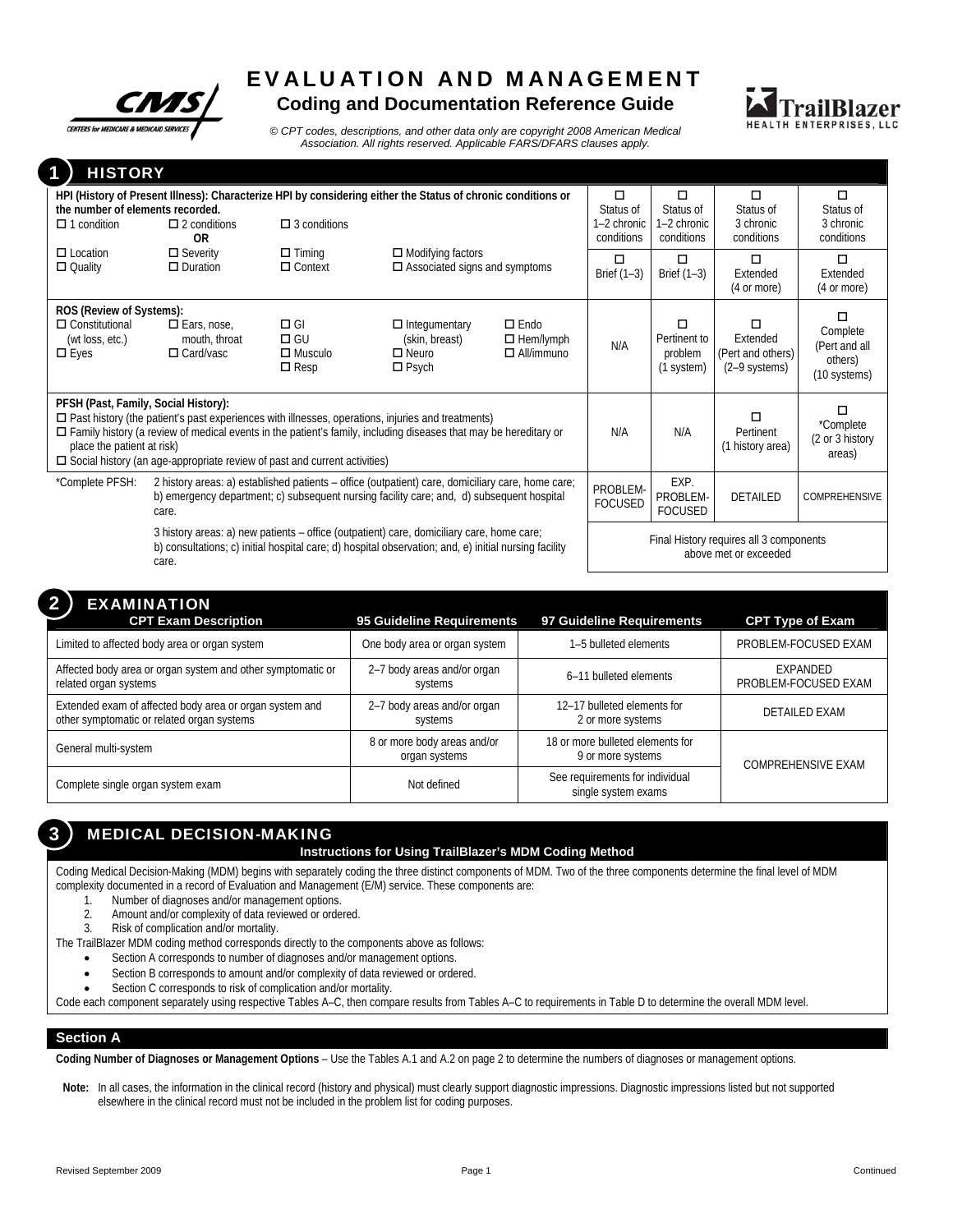## MEDICAL DECISION-MAKING (continued)

Determine total points for each diagnosis or problem and associated management options using Tables A.1 and A.2. Use the larger of the two "Totals" for Section D. Final Assignment of Medical Decision Making Type.

|                                                                                                                                                     | <b>Table A.1 Number of Diagnoses</b>                                                                           |                                                                                                                                                                                                               | <b>Table A.2 Management Options</b>                                                                                                                                                                                                                                                          |                |  |  |  |  |
|-----------------------------------------------------------------------------------------------------------------------------------------------------|----------------------------------------------------------------------------------------------------------------|---------------------------------------------------------------------------------------------------------------------------------------------------------------------------------------------------------------|----------------------------------------------------------------------------------------------------------------------------------------------------------------------------------------------------------------------------------------------------------------------------------------------|----------------|--|--|--|--|
| A "problem" is defined as definitive diagnosis or,<br>for undiagnosed problems, a related group of<br>presenting symptoms and/or clinical findings. |                                                                                                                | Points                                                                                                                                                                                                        | These tables are not all inclusive. The entries are examples<br><b>Important Note:</b><br>of commonly prescribed treatments and the point values are<br>illustrative of their intended quantifications. Many other<br>treatments exist and should be counted when documented.                | <b>Points</b>  |  |  |  |  |
| Each new or established problem for which the<br>diagnosis and/or treatment plan is evident with or<br>without diagnostic confirmation              |                                                                                                                | 1                                                                                                                                                                                                             | Do not count as treatment option's notations such as: Continue "same" therapy or<br>"no change" in therapy (including drug management) if specified therapy is not described<br>(record does not document what the current therapy is nor that the physician reviewed                        |                |  |  |  |  |
|                                                                                                                                                     | 2 plausible differential<br>diagnoses, comorbidities or                                                        |                                                                                                                                                                                                               | it).                                                                                                                                                                                                                                                                                         |                |  |  |  |  |
| complications (not counted<br>as separate problems)<br>clearly stated and supported<br>by information in record:                                    |                                                                                                                | $\overline{2}$                                                                                                                                                                                                | Drug management, per problem. Includes "same" therapy<br><3 new or current<br>or "no change" in therapy if specified therapy is described<br>medications per problem<br>(i.e., record documents what the current therapy is and<br>that the physician reviewed it). Dose changes for current | 1              |  |  |  |  |
| requiring diagnostic<br>evaluation or confirmation                                                                                                  |                                                                                                                | medications are not required; however, the record must<br>>3 new or current<br>reflect conscious decision-making to make no dose<br>medications per problem<br>changes in order to count for coding purposes. | $\overline{2}$                                                                                                                                                                                                                                                                               |                |  |  |  |  |
| Each new or                                                                                                                                         | 3 plausible differential<br>diagnoses, comorbidities or<br>complications (not counted<br>as separate problems) |                                                                                                                                                                                                               | Open or percutaneous therapeutic cardiac, surgical or radiological procedure; minor or<br>major                                                                                                                                                                                              | $\mathbf{1}$   |  |  |  |  |
| established                                                                                                                                         |                                                                                                                |                                                                                                                                                                                                               | Physical, occupational or speech therapy or other manipulation                                                                                                                                                                                                                               |                |  |  |  |  |
| problem for which<br>the diagnosis                                                                                                                  | clearly stated and supported                                                                                   | 3                                                                                                                                                                                                             | Closed treatment for fracture or dislocation                                                                                                                                                                                                                                                 |                |  |  |  |  |
| and/or treatment<br>plan is not evident                                                                                                             | by information in record:<br>requiring diagnostic<br>evaluation or confirmation                                |                                                                                                                                                                                                               | IV fluid or fluid component replacement, or establish IV access when record is clear that<br>such involved physician decision-making and was not standard facility "protocol"                                                                                                                |                |  |  |  |  |
|                                                                                                                                                     | 4 or more plausible                                                                                            |                                                                                                                                                                                                               | Complex insulin prescription (SC or combo of SC/IV), hyperalimentation, insulin drip or<br>other complex IV admix prescription                                                                                                                                                               | $\mathfrak{p}$ |  |  |  |  |
|                                                                                                                                                     | differential diagnoses,<br>comorbidities or                                                                    |                                                                                                                                                                                                               | Conservative measures such as rest, ice/heat, specific diet, etc.                                                                                                                                                                                                                            | $\mathbf{1}$   |  |  |  |  |
|                                                                                                                                                     | complications (not counted                                                                                     |                                                                                                                                                                                                               | Radiation therapy                                                                                                                                                                                                                                                                            | $\mathbf{1}$   |  |  |  |  |
|                                                                                                                                                     | as separate problems)                                                                                          | 4                                                                                                                                                                                                             | Joint, body cavity, soft tissue, etc injection/aspiration                                                                                                                                                                                                                                    | $\mathbf{1}$   |  |  |  |  |
|                                                                                                                                                     | clearly stated and supported<br>by information in record:                                                      |                                                                                                                                                                                                               | Patient education regarding self or home care                                                                                                                                                                                                                                                | $\mathbf{1}$   |  |  |  |  |
|                                                                                                                                                     | requiring diagnostic                                                                                           |                                                                                                                                                                                                               | Decision to admit to hospital                                                                                                                                                                                                                                                                | $\mathbf{1}$   |  |  |  |  |
|                                                                                                                                                     | evaluation or confirmation                                                                                     |                                                                                                                                                                                                               | Discuss case with other physician                                                                                                                                                                                                                                                            | $\mathbf{1}$   |  |  |  |  |
|                                                                                                                                                     | <b>Total Points</b>                                                                                            |                                                                                                                                                                                                               | Other                                                                                                                                                                                                                                                                                        | $\mathbf{1}$   |  |  |  |  |
|                                                                                                                                                     |                                                                                                                |                                                                                                                                                                                                               | <b>Total Points</b>                                                                                                                                                                                                                                                                          |                |  |  |  |  |

## **Section B**

**3** 

**Coding Amount and/or Complexity of Data Reviewed or Ordered –** Determine total points for amount and/or complexity of data reviewed or ordered using Table B. Use the "Total Points" for Section D. Final assignment of Medical Decision Making Type.

| <b>Table B Data Reviewed or Ordered</b>                                                                                                                                                                                                                                                                                                                                                                                                                   |                                    | <b>Point Value</b> |  |  |
|-----------------------------------------------------------------------------------------------------------------------------------------------------------------------------------------------------------------------------------------------------------------------------------------------------------------------------------------------------------------------------------------------------------------------------------------------------------|------------------------------------|--------------------|--|--|
| Order and/or review medically reasonable and necessary clinical laboratory procedures.                                                                                                                                                                                                                                                                                                                                                                    | 1-3 procedures                     |                    |  |  |
| Note: Count laboratory panels as one procedure.                                                                                                                                                                                                                                                                                                                                                                                                           | >4 procedures                      |                    |  |  |
| Order and/or review medically reasonable and necessary diagnostic imaging studies in Radiology section of CPT.                                                                                                                                                                                                                                                                                                                                            | 1-3 procedures                     |                    |  |  |
|                                                                                                                                                                                                                                                                                                                                                                                                                                                           | >4 procedures                      |                    |  |  |
| Order and/or review medically reasonable and necessary diagnostic procedures in Medical section of CPT.                                                                                                                                                                                                                                                                                                                                                   | 1-3 procedures                     |                    |  |  |
|                                                                                                                                                                                                                                                                                                                                                                                                                                                           | >4 procedures                      |                    |  |  |
| Discuss test results with performing physician.                                                                                                                                                                                                                                                                                                                                                                                                           |                                    |                    |  |  |
| Discuss case with other physician(s) involved in patient's care or consult another physician (i.e., true consultation meaning seeking opinion or advice of another<br>physician regarding the patient's care). This does not include referring patient to another physician for future care.                                                                                                                                                              |                                    |                    |  |  |
| Order and/or review old records. Record type and source must be noted. Review of old records must be reasonable and necessary based on the<br>nature of the patient's condition. Practice- or facility protocol-driven record ordering does not require physician work thus should not be considered<br>when coding E/M services. Perfunctory notation of old record ordering/review solely for coding purposes is inappropriate and counting such is not | Order/review<br>without<br>summary |                    |  |  |
| permitted.                                                                                                                                                                                                                                                                                                                                                                                                                                                | Order/review<br>and summarize      |                    |  |  |
| Independent visualization and interpretation of an image, EKG or laboratory specimen not reported for separate payment.<br>Note: Each visualization and interpretation is allowed one point.                                                                                                                                                                                                                                                              |                                    |                    |  |  |
| Review of significant physiologic monitoring or testing data not reported for separate payment (e.g., prolonged or serial cardiac monitoring data not<br>qualifying for payment as rhythm electrocardiograms).                                                                                                                                                                                                                                            |                                    |                    |  |  |
|                                                                                                                                                                                                                                                                                                                                                                                                                                                           | <b>Total Points</b>                |                    |  |  |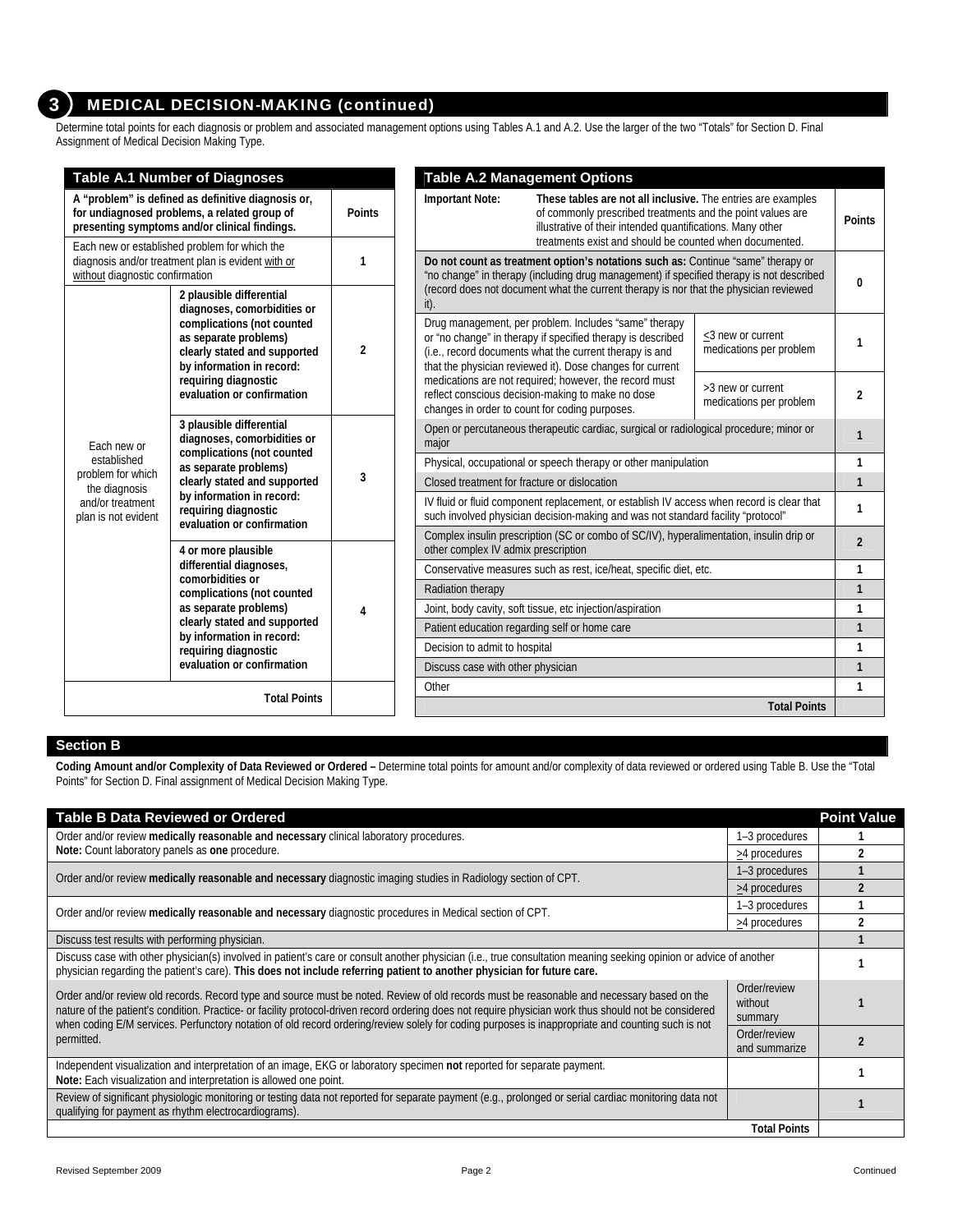

## MEDICAL DECISION-MAKING (continued)

#### **Section C**

Use Table C.1 to determine the highest level or risk associated with each of the following: presenting problems, diagnostic procedure(s) ordered/performed, management options(s) chosen. Then use Table C.2 to determine the "final risk," which is the highest of the three risks from Table C.1. The "final risk" from Table C.2 is used for Section D. Final Assignment of Medical Decision Making Type.

| Table C.1 Risk of Complications and/or Morbidity or Mortality |                                                                                                                                                                                                                                                                                                                                                                                                                                                                                                                                                                   |                                                                                                                                                                                                                                                                                                                                                                                                                                                   |                                                                                                                                                                                                                                                                                                                                                                                |  |  |  |  |  |  |
|---------------------------------------------------------------|-------------------------------------------------------------------------------------------------------------------------------------------------------------------------------------------------------------------------------------------------------------------------------------------------------------------------------------------------------------------------------------------------------------------------------------------------------------------------------------------------------------------------------------------------------------------|---------------------------------------------------------------------------------------------------------------------------------------------------------------------------------------------------------------------------------------------------------------------------------------------------------------------------------------------------------------------------------------------------------------------------------------------------|--------------------------------------------------------------------------------------------------------------------------------------------------------------------------------------------------------------------------------------------------------------------------------------------------------------------------------------------------------------------------------|--|--|--|--|--|--|
| <b>Level of Risk</b>                                          | <b>Presenting Problem(s)</b>                                                                                                                                                                                                                                                                                                                                                                                                                                                                                                                                      | <b>Diagnostic Procedure(s) Ordered</b>                                                                                                                                                                                                                                                                                                                                                                                                            | <b>Management Options Selected</b>                                                                                                                                                                                                                                                                                                                                             |  |  |  |  |  |  |
| Minimal                                                       | • One self-limited or minor problem, e.g., cold,<br>insect bite, tinea corporis                                                                                                                                                                                                                                                                                                                                                                                                                                                                                   | Laboratory tests requiring venipuncture<br>Chest X-rays<br>٠<br><b>EKG/EEG</b><br>$\bullet$<br>Urinalysis<br>٠<br>Ultrasound, e.g., echo<br>KOH prep<br>$\bullet$                                                                                                                                                                                                                                                                                 | $\bullet$ Rest<br>Gargles<br>$\bullet$<br>Elastic bandages<br>Superficial dressings                                                                                                                                                                                                                                                                                            |  |  |  |  |  |  |
| Low                                                           | Two or more self-limited or minor problems<br>$\bullet$<br>One stable chronic illness, e.g., well-<br>controlled hypertension or non-insulin<br>dependent diabetes, cataract, BPH<br>Acute uncomplicated illness or injury, e.g.,<br>cystitis, allergic rhinitis, simple sprain                                                                                                                                                                                                                                                                                   | Physiologic tests not under stress, e.g.,<br>pulmonary function tests<br>Non-cardiovascular imaging studies with<br>contrast, e.g., barium enema<br>Superficial needle biopsies<br>Clinical laboratory tests requiring arterial<br>puncture<br>• Skin biopsies                                                                                                                                                                                    | Over-the-counter drugs<br>$\bullet$<br>Minor surgery with no identified risk factors<br>Physical therapy<br>Occupational therapy<br>IV fluids without additives                                                                                                                                                                                                                |  |  |  |  |  |  |
| Moderate                                                      | One or more chronic illnesses with mild<br>$\bullet$<br>exacerbation, progression or side effects of<br>treatment<br>Two or more stable chronic illnesses<br>$\bullet$<br>Undiagnosed new problem with uncertain<br>$\bullet$<br>prognosis, e.g., lump in breast<br>• Acute illness with systemic symptoms, e.g.,<br>pyelonephritis, pneumonitis, colitis<br>Acute complicated injury, e.g., head injury<br>$\bullet$<br>with brief loss of consciousness                                                                                                         | Physiologic tests under stress, e.g., cardiac<br>$\bullet$<br>stress test, fetal contraction stress test<br>Diagnostic endoscopies with no identified risk<br>$\bullet$<br>factors<br>Dee needle or incisional biopsy<br>$\bullet$<br>Cardiovascular imaging studies with contrast<br>and no identified risk factors, e.g., arteriogram<br>cardiac cath<br>Obtain fluid from body cavity, e.g., lumbar<br>procedure, thoracentesis, culdocentesis | Minor surgery with identified risk factors<br>$\bullet$<br>Elective major surgery (open, percutaneous or<br>$\bullet$<br>endoscopic) with no identified risk factors<br>Prescription drug management<br>$\bullet$<br>Therapeutic nuclear medicine<br>IV fluids with additives<br>$\bullet$<br>Closed treatment of fracture or dislocation<br>$\bullet$<br>without manipulation |  |  |  |  |  |  |
| High                                                          | One or more chronic illnesses with severe<br>exacerbation, progression or side effects of<br>treatment<br>Acute or chronic illnesses or injuries that<br>$\bullet$<br>may pose a threat to life or bodily function,<br>e.g., multiple trauma, acute MI, pulmonary<br>embolus, severe respiratory distress,<br>progressive severe rheumatoid arthritis,<br>psychiatric illness with potential threat to self<br>or others, peritonitis, acute renal failure<br>An abrupt change in neurologic status, e.g.,<br>$\bullet$<br>seizure, TIA, weakness or sensory loss | Cardiovascular imaging studies with contrast<br>$\bullet$<br>with identified risk factors<br>Cardiac electrophysiological tests<br>Diagnostic endoscopies with identified risk<br>factors<br>• Discography                                                                                                                                                                                                                                        | • Elective major surgery (open, percutaneous or<br>endoscopic with identified risk factors)<br>Emergency major surgery (open,<br>percutaneous or endoscopic)<br>Parenteral controlled substances<br>Drug therapy requiring intensive monitoring for<br>toxicity<br>Decision not to resuscitate or to de-escalate<br>care because of poor prognosis.                            |  |  |  |  |  |  |

| Table C.2 Risk of Complication and/or Mortality (see Table C.1) |         |     |          |      |  |  |  |  |  |
|-----------------------------------------------------------------|---------|-----|----------|------|--|--|--|--|--|
| Nature of the presenting illness                                | Minimal | Low | Moderate | High |  |  |  |  |  |
| Risk conferred by diagnostic options                            | Minimal | Low | Moderate | High |  |  |  |  |  |
| Risk conferred by therapeutic options                           | Minimal | Low | Moderate | High |  |  |  |  |  |
| Final Diale determined by higheot of 2 components above         |         |     |          |      |  |  |  |  |  |

**Final Risk determined by highest of 3 components above** 

#### **Section D**

**Final Assignment of Medical Decision Making Type** 

1. Line A – Use Total Diagnosis Points or the Total Management Option Points from Section A (Tables A.1 and A.2).

2. Line B – Use Total Points from Section B (Table B).

3. Line C – Use highest level of risk from Section C (Table C.2).

4. Choose final Type of Medical Decision Making. **Final Type Requires 2 of the 3 MDM Components below be met or exceeded.** 

| Table D Final Assignment of Medical Decision Making Type                       |                         |                    |                                              |                        |  |  |  |  |  |  |
|--------------------------------------------------------------------------------|-------------------------|--------------------|----------------------------------------------|------------------------|--|--|--|--|--|--|
| A. Number of diagnoses or management options                                   | l Point – Minimal       | 2 Points – Limited | 3 Points - Multiple                          | >4 Points - Extensive  |  |  |  |  |  |  |
| B. Amount and complexity of data reviewed/ordered                              | <1 Point - None/Minimal | 2 Points - Limited | >4 Points - Extensive<br>3 Points - Multiple |                        |  |  |  |  |  |  |
| C. Risk                                                                        | Minimal                 | Low                | Moderate                                     | High                   |  |  |  |  |  |  |
| Type of medical decision-making                                                | Straightforward         | Low Complexity     | <b>Moderate Complexity</b>                   | <b>High Complexity</b> |  |  |  |  |  |  |
| Final Medical Decision-Making requires 2 of 3 components above met or exceeded |                         |                    |                                              |                        |  |  |  |  |  |  |